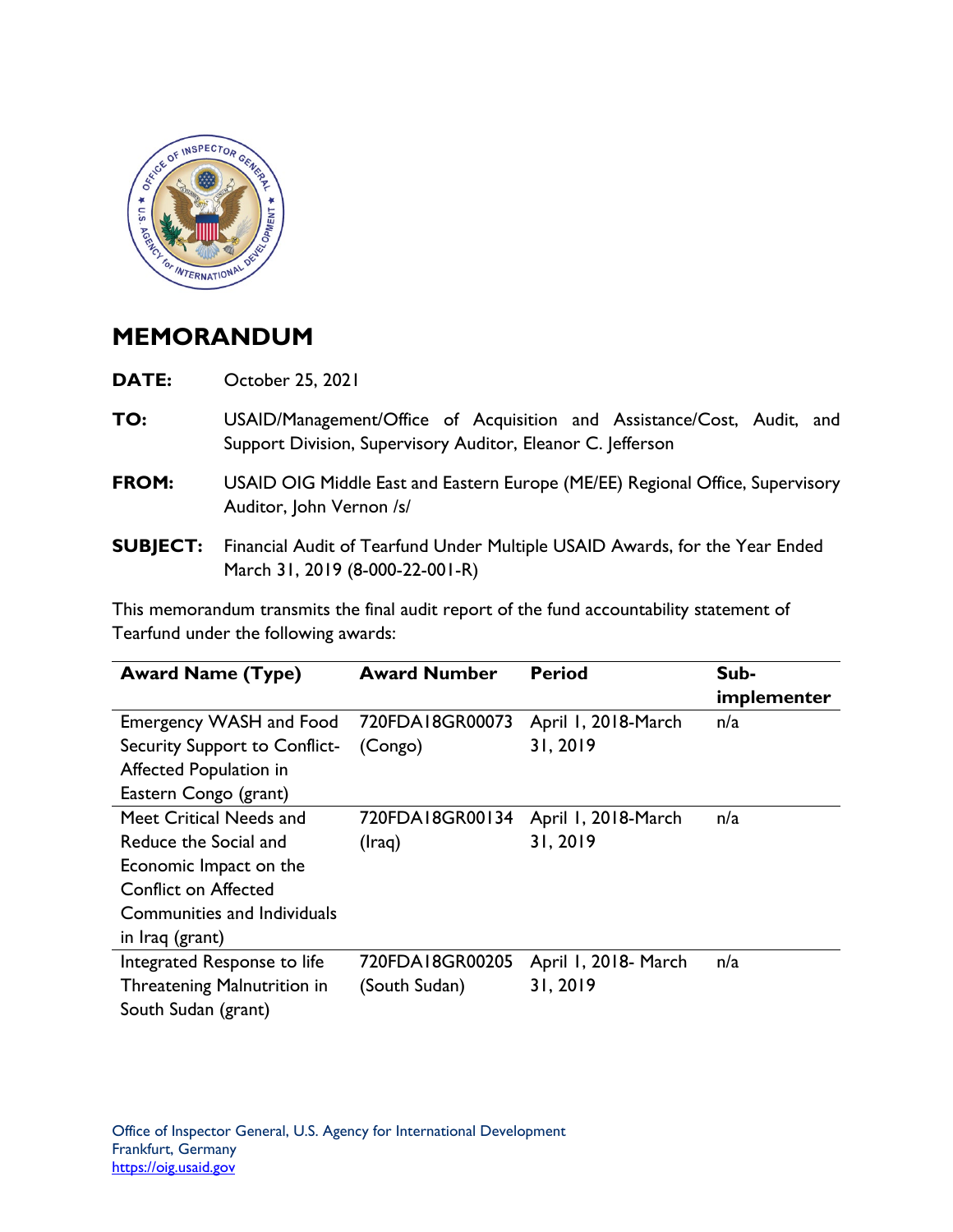| <b>Award Name (Type)</b>        | <b>Award Number</b>   | <b>Period</b>       | Sub-        |
|---------------------------------|-----------------------|---------------------|-------------|
|                                 |                       |                     | implementer |
| Ebola Virus Disease in North    | DRC-OFDA-POST         | April 1, 2018-March | Tearfund    |
| Kivu and Ituri: Strengthening   | <b>EBOLA-Tearfund</b> | 31, 2019            |             |
| <b>Communities Prevention,</b>  | (Congo)               |                     |             |
| <b>Response and Recovery</b>    |                       |                     |             |
| (grant)                         |                       |                     |             |
| Integrated Response to life     | AID-OFDA-G-17-        | April 1, 2018-March | n/a         |
| <b>Threatening Malnutrition</b> | 00164 (South          | 31, 2019            |             |
| in South Sudan                  | Sudan)                |                     |             |
| (closeout/grant)                |                       |                     |             |
| IDP and Returnee WASH,          | AID-OFDA-G-17-        | April 1, 2018-March | n/a         |
| <b>Basic Needs and Mental</b>   | 00215 (Iraq)          | 31, 2019            |             |
| Health Assistance in Iraq       |                       |                     |             |
| (closeout/grant)                |                       |                     |             |
| Tuendelee Pamoja II in the      | FH-GMT-18U-002        | April 1, 2018-March | Tearfund    |
| Democratic Republic of          | (Congo)               | 31, 2019            |             |
| Congo (subaward)                |                       |                     |             |
| PASSAGES: Transforming          | 7771726 (Congo)       | April 1, 2018-March | Tearfund    |
| Social Norms for Sexual and     |                       | 31, 2019            |             |
| Reproductive Health             |                       |                     |             |
| (subaward)                      |                       |                     |             |
| n/a                             | AID-OFDA-G-16-        | April 1, 2018-March | n/a         |
|                                 | 000142 (South         | 31, 2019            |             |
|                                 | Sudan)                |                     |             |
| n/a                             | AID-OFDA-G-15-        | April 1, 2018-March | n/a         |
|                                 | 000184 (South         | 31, 2019            |             |
|                                 | Sudan)                |                     |             |
| n/a                             | AID-OFDA-G-14-        | April 1, 2018-March | n/a         |
|                                 | 000186 (South         | 31, 2019            |             |
|                                 | Sudan)                |                     |             |

 and the conclusions expressed in it. We do not express an opinion on auditee's fund Tearfund contracted with the independent certified public accounting firm Gelman, Rosenberg & Freedman, CPAs & Advisors to conduct the audit. The audit firm stated that it performed its audit in accordance with U.S. Government Auditing Standards and the Guidelines for Financial Audits Contracted by Foreign Recipients. The audit firm is responsible for the enclosed report